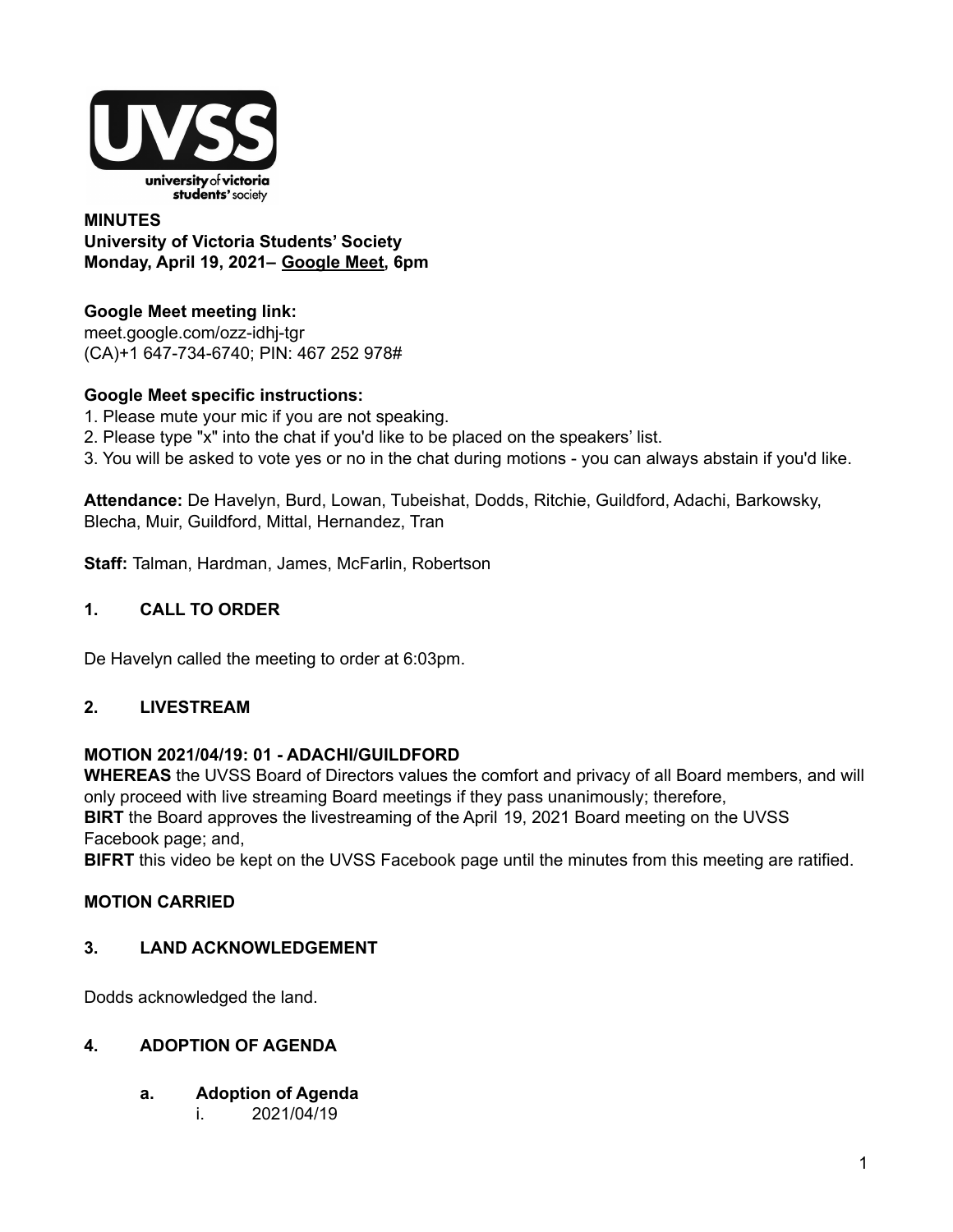### **MOTION TO ADOPT- GUILDFORD/ADACHI**

**MOTION TO AMEND - MITTAL/ADACHI** To add Mittal, Adachi, Hernandez and Blecha's board reports **MOTION CARRIED**

#### **MOTION CARRIED**

- **b. Adoption of Minutes**
	- i. 2021/04/12

**MOTION TO ADOPT - GUILDFORD/ADACHI**

**MOTION CARRIED**

- **5. PRESENTATIONS & ANNOUNCEMENTS**
	- **a. PRESENTATIONS**
	- **b. ANNOUNCEMENTS**
- **6. REPORTS**
- **a. EXCLUDED MANAGERS**

#### **b. PORTFOLIOS**

- 1. Campaigns and Community Relations
- 2. Finance and Operations
- 3. Outreach and University Relations
- 4. Student Affairs
- 5. Events
- 6. International Student Relations

#### **COMMITTEES AND COUNCILS**

- 1. Electoral
- 2. Executive Committee
- 3. Food Bank & Free Store
- 4. Peer Support Centre

#### **CONSTITUENCY ORGANIZATIONS & NSU**

- 1. GEM
- 2. NSU
- 3. Pride
- 4. SOCC
- 5. SSD

#### **WORKING GROUPS**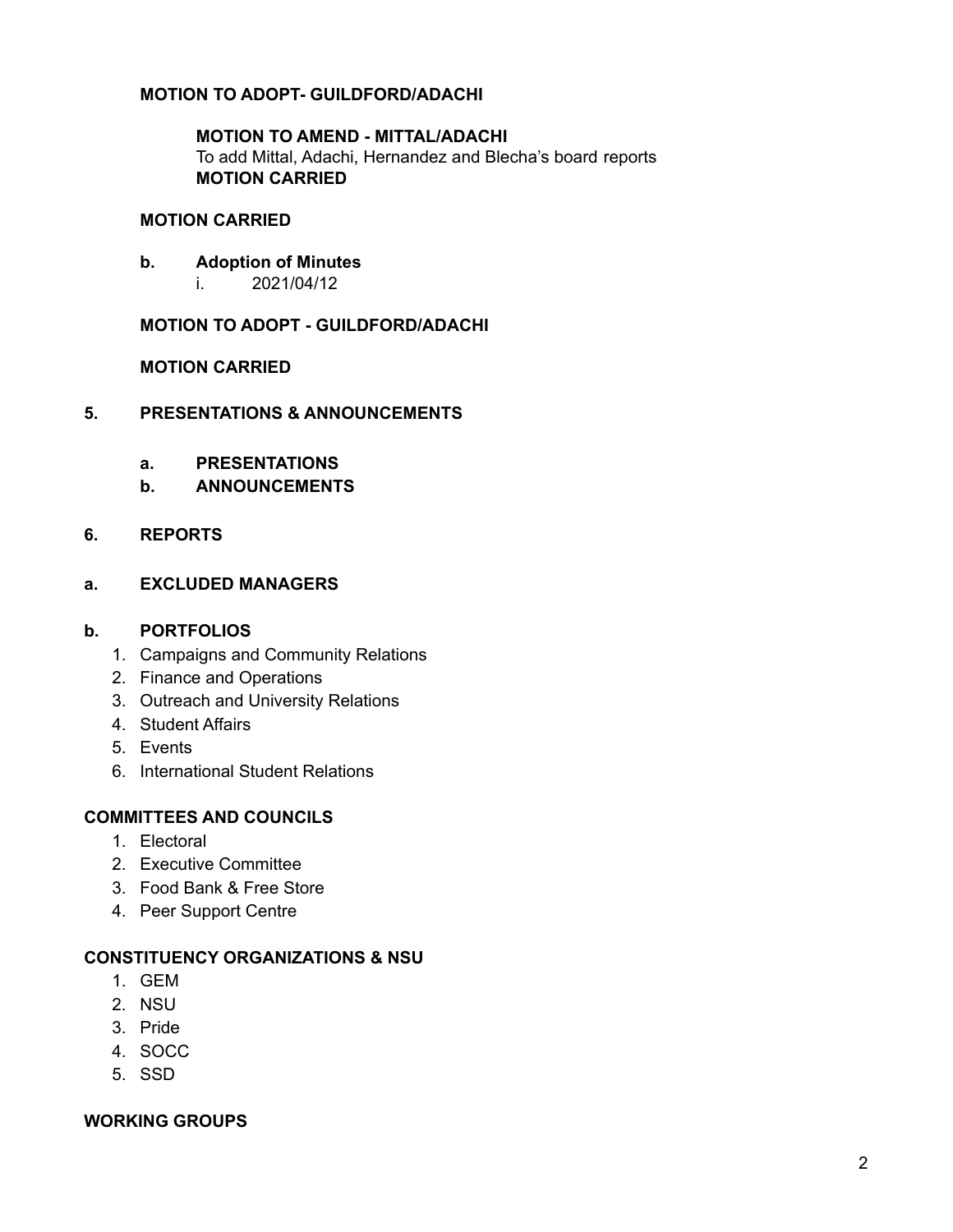1. PIRG

# **7. QUESTION PERIOD (15 mins)**

### **8. MAIN MOTIONS**

**MOTION TO RECESS - BLECHA/GUILDFORD**

Recess until 7:05pm

### **MOTION CARRIED**

### **a. PRIORITY BUSINESS**

#### **RECOMMENDED BY FINANCE AND OPERATIONS COMMITTEE MOTION 2021/04/19: 02 - BURD/GUILDFORD**

**WHEREAS** it is likely the UVSS will run a significant surplus in the 2020-2021 year; and,

**WHEREAS** the UVSS is a not for profit; therefore,

**BIRT** the Board of Directors approve the creation of an operating reserve fund for the purpose of having a contingency and legal fund; and,

**BIFRT** up to 25% of this operating reserve fund should be invested responsibly.

### **MOTION TO AMEND - BURD/RITCHIE**

To add to the BIFRT as follows: "and aligned with UVSS values as outlined in BOD policy." **MOTION CARRIED**

#### **MOTION TO AMEND - BLECHA/LOWAN**

To add a BIFRT: "the Board passes policy restricting the account for specific purposes before the transfer is complete."

#### **MOTION CARRIED**

**MOTION CARRIED**

#### **MOTION 2021/04/19: 03 – TUBEISHAT/**

**BIRT** the Board ratifies the report of the Chief Electoral Officer on the conduct and results of the 2021-2022 elections to the UVSS Board of Directors and referenda; and **BIFRT** the election results are ratified and considered official.

# **MOTION WITHDRAWN BY MOVER**

Report by Chief Electoral Officer not yet provided.

# **MOTION TO MOVE IN CAMERA - RITCHIE/ADACHI**

The meeting moved in camera at 7:20pm. **MOTION CARRIED**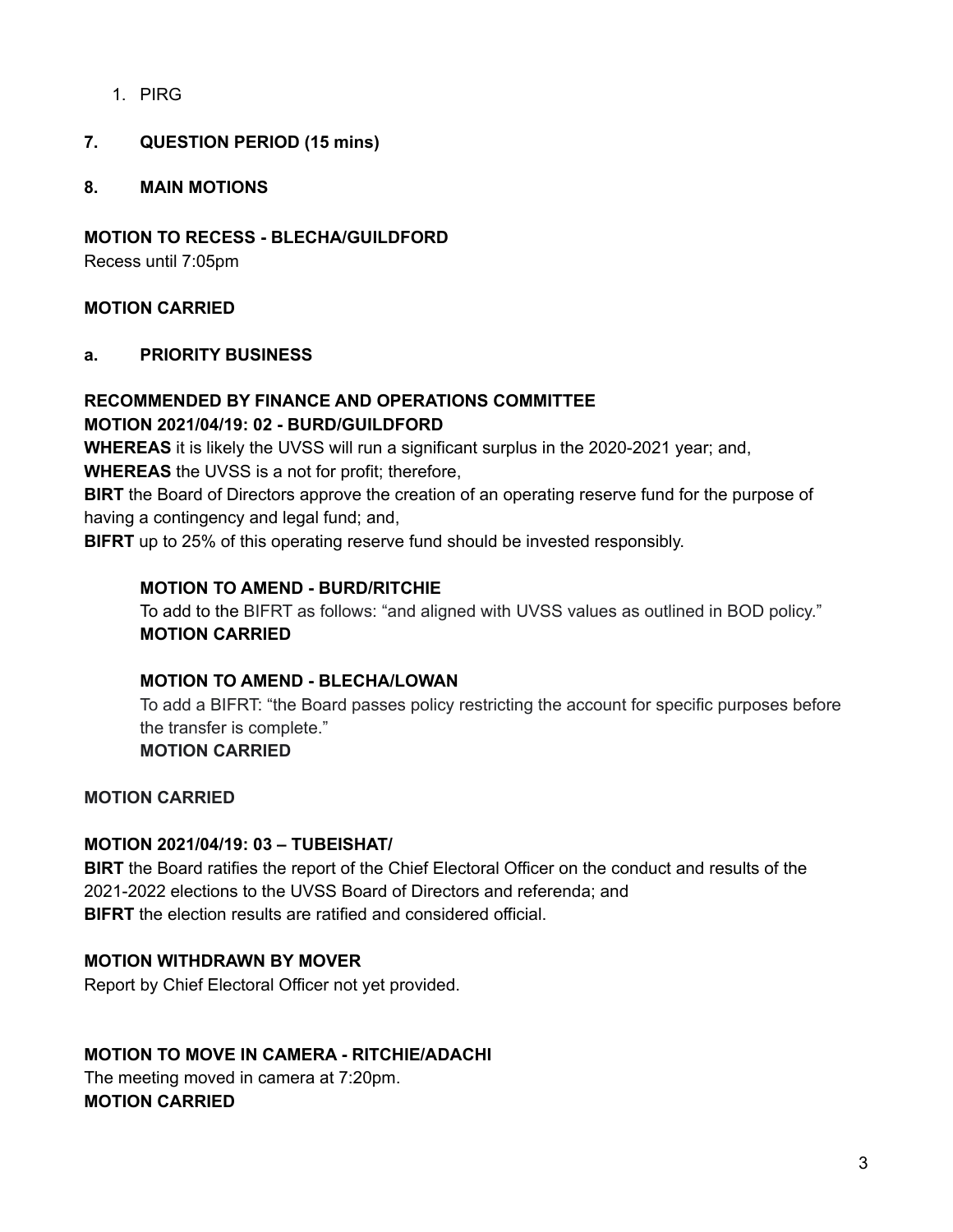# **10. IN-CAMERA**

- **a. Legal**
- **b. Personnel Committee Report**

# **MOTION 2021/04/19: 1A - ADACHI/TUBEISHAT**

**WHEREAS** the UVSS Fall and Spring referenda failed to achieve quorum regarding the collection of student fees for public interest research purposes ("the PIRG fees"), and it is the Board of Directors' responsibility to administer the affairs of the UVSS, which in this case includes determining a course of action for the fee levy and for funds currently held in trust; and,

**WHEREAS** until the UVSS stops collecting the fee, it will continue to accumulate in a trust account, which does not serve UVSS members; and,

**WHEREAS** the Board of Governors of the University requires notice about any UVSS fee changes by May 5th if the Board of Directors were to stop the collection of the PIRG fee starting in the Fall 2021 term; therefore,

**BIRT** the Board of Directors approves ending the collection of the PIRG fee; and,

**BIFRT** the Director of Outreach and University Relations sends a letter to the UVic Registrar and the Board of Governors on behalf of the Board of Directors, instructing the University to halt the collection of the PIRG fees; and,

**BIFRT** the Director of Outreach and University Relations, Executive Director, and Research and Communications Manager continue to work with the UVic Development Office to establish a UVic bursary related to public interest research, with preference given to students who identify as Black, Indigenous, or people of color, administered through UVic, using half of the PIRG fees currently held in trust; and,

**BIFRT** the Board approves the transfer of a quarter of the PIRG fund to the UVSS Operating Fund, which funds the community-based research and advocacy work of the UVSS; and,

**BIFRT** the Board approves the transfer of the remaining quarter of the PIRG fund to the Advocacy Relations Committee Joint Fund to fund a research position to support the advocacy and affiliated groups; and,

**BIFRT** the PIRG Working Group Terms of Reference is struck from Board of Directors policy.

# **MOTION TO AMEND - LOWAN/RITCHIE**

Add the following to the motion:

**BIFRT** the PIRG Working Group requests a legal opinion on how to best announce the decision to our members, and presents a draft statement and outreach options through an email vote. **MOTION CARRIED**

# **MOTION CARRIED**

# **MOTION 2021/04/19: 04 - BARKOWSKY/RITCHIE**

**WHEREAS** as per UVSS Bylaw 12.7 (later amended at the February 2021 SAGM), UVSS Lead Directors' salary was established at a rate equivalent to USW student staff supervisors working a thirty-five hour week, which, in April 2020 was \$15.95; and,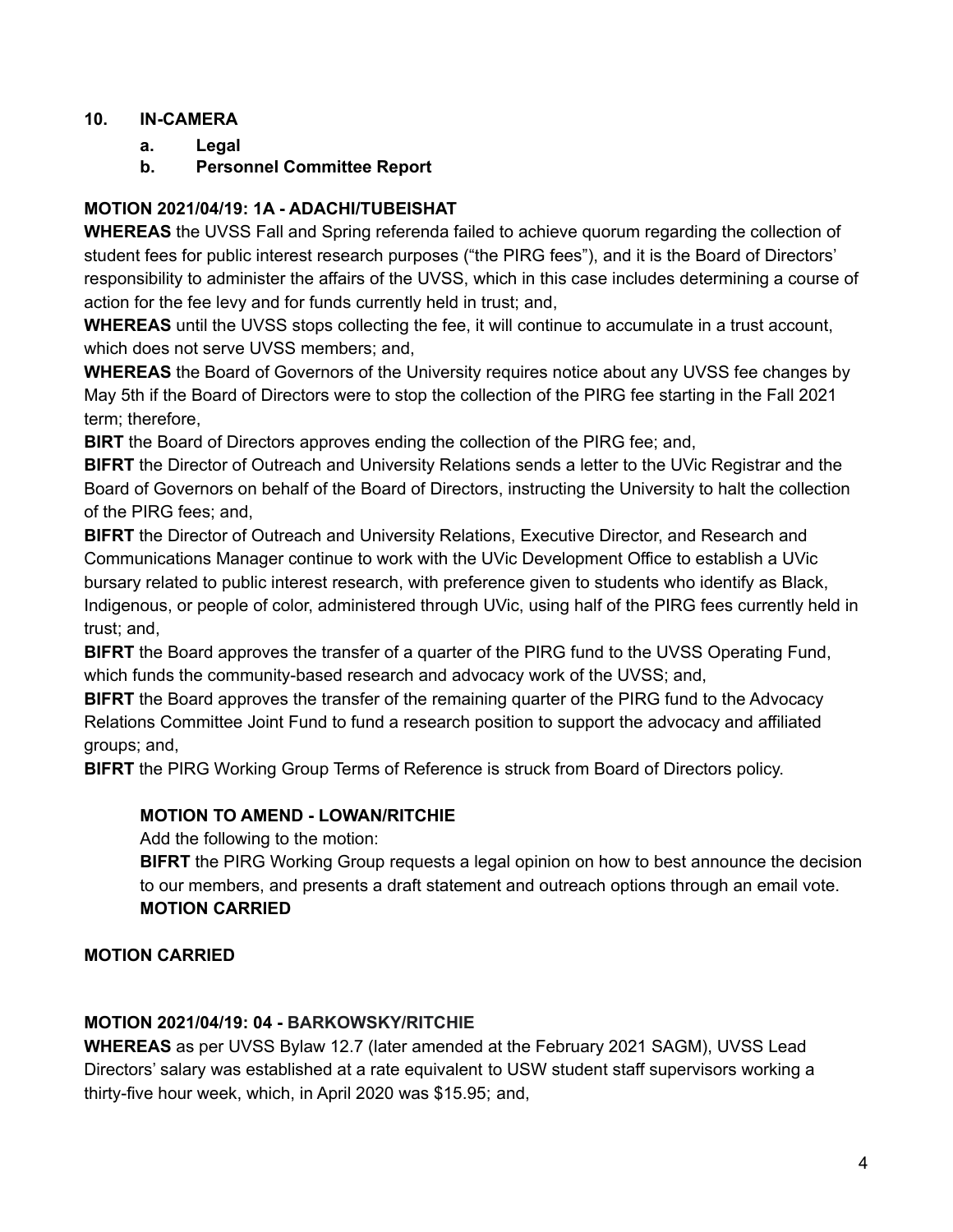**WHEREAS** the USW Collective Agreement expired on April 30th, 2020, but collective bargaining was delayed due to COVID-19, which also delayed wage increases. The Employer agreed to provide retroactive pay to unionized staff for that period; and,

**WHEREAS** as a result, student supervisors currently employed at the UVSS received a retroactive hourly increase from \$15.95 to \$16.51 for hours worked from May 1st, 2020 to January 31st, 2021, and for February 1st, 2021 to April 1st, 2021 from \$16.51 per hour to \$16.92 per hour, which are 3.5% and 2.5% increases, respectively; and,

**WHEREAS** the cost of paying Lead Directors according to the retroactive pay agreed to in bargaining will cost approximately \$1,200 per Lead Director in total, or \$6,000 for all five; and,

**WHEREAS** the Canada Emergency Wage Subsidy will cover a minimum of 50%, or approximately \$600, per Lead, resulting in a total cost to the UVSS for all five Lead Directors of approximately \$3000; therefore,

**BIRT** the Board of Directors approve a 3.5% retroactive increase to Lead Director salaries from May 1<sup>st</sup> 2020 to January 31<sup>st</sup> 2021 and an additional 2.5% increase from February 1<sup>st</sup> to May 1<sup>st</sup> 2021.

# **MOTION CARRIED**

### **MOTION TO MOVE OUT OF CAMERA - GUILDFORD/ADACHI MOTION CARRIED**

The meeting moved out of camera at 8:55pm

### **11. MEETING TIMES**

**The next meeting scheduled by the Board of Directors is:** Monday, May 10, 2021 on Google Meet (online).

# **12. ADJOURNMENT**

# **13. BOARD DIRECTORS' REPORTS**

# **Emily Lowan (36 hours)**

*General*

- Preliminary training meeting with Robin (0.5 hour)
- Edits to campaign pages (0.5 hour)
- Exec and leads meetings (1 hour)
- Meeting with directors and students about practicum reform advocacy (0.5 hour)
- Campaigns committee (1 hour)
- Emails and meeting scheduling (4 hours)

*Rent with Rights*

- Meeting with Mayor Murdoch (0.5 hour)
- UVic housing agreement advocacy (1 hour)
- Drafted advocacy letter to Oak Bay Council about unrelated occupants (0.5 hour)

# *Let's Get Consensual*

● Final stage of rebranded materials roll-out (1 hour)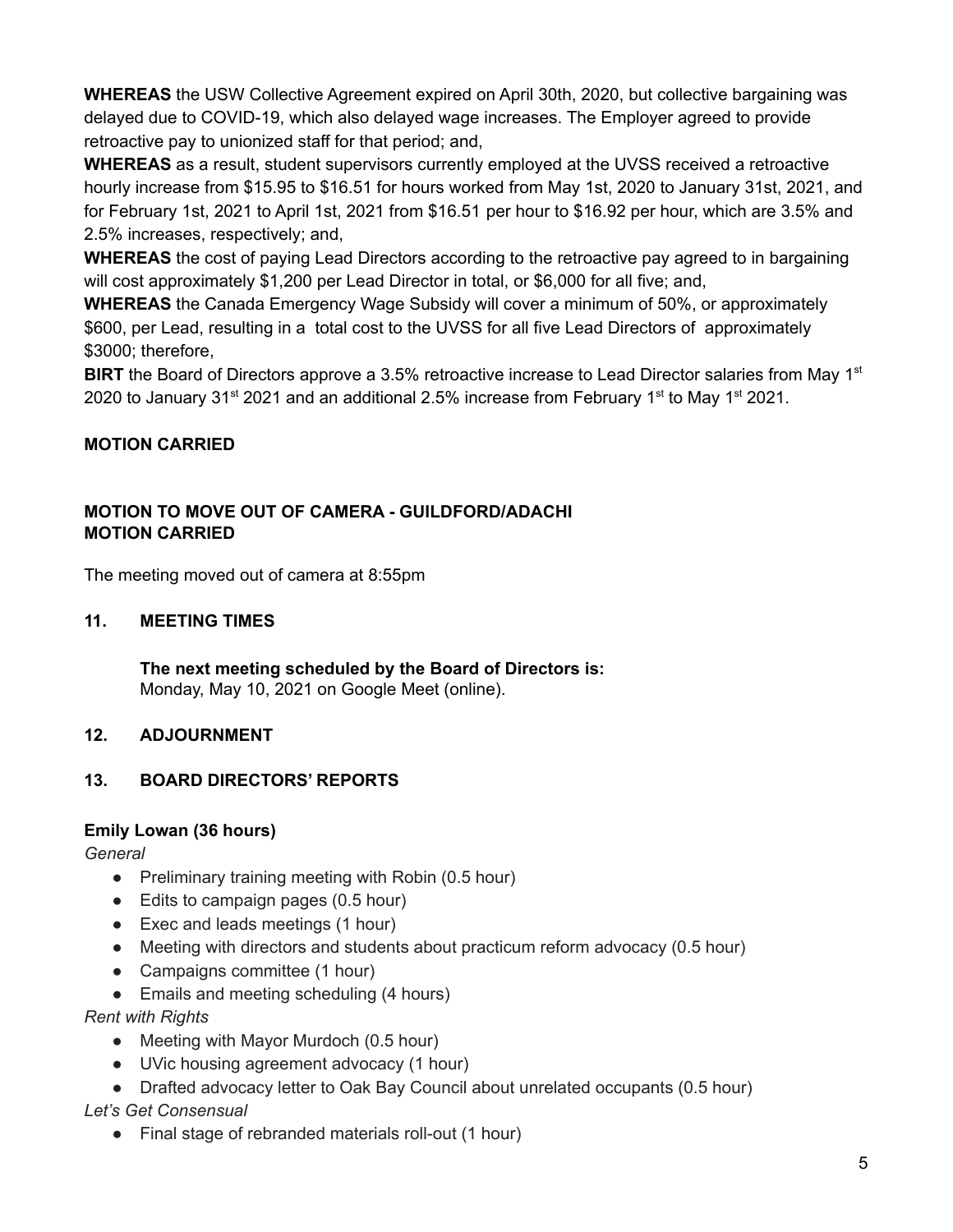- Mandatory consent training webinar (1 hour)
- *Make Transit Work*
	- Meeting with RCM on voting seat Twitter thread (0.5 hour)
	- Prepared for meeting with Minister Fleming (0.5 hour)

*Divest UVic*

- Group meeting (1.5 hours)
- Climate plan survey promotion (2 hours)

# **Dalal Tubeishat (27 hours)**

- Answered emails (5 hours)
- Held in-person and online office hours (2 hours)
- Had meetings with other directors (3 hours)
- Supported and helped other directors with their projects (1 hour)
- Worked on annual report (.5 hours)
- Signed cheques (.5 hours)
- Submitted and processed cheque reqs (2 hours)
- Updated and reviewed policy (1 hour)
- Attended Finance Committee, Divest, Events Committee, Executive Committee, PIRG WG, and Coordinators Meeting (5 hours)
- Did website edits (.5 hours)
- Created website accounts for clubs and course unions (.5 hours)
- Updated online balances (1 hours)
- Conducted EDI/Anti-Discrimination Campaign related work and attended meetings (1 hour)
- Met with club and course union executives (1 hour)
- Updated training manual (1 hour)
- Chaired hiring committee (2 hours)

# **Marran Dodds (15 hours)**

- Committees/Meetings
	- Board Meeting 3.5 hours
	- Personnel 0.75 hours
	- Working meeting re UVic Residence Agreement 1 hour
	- Executive 0.75 hours
	- Leads 0.25
	- Member outreach 0.25
	- Campaigns committee 0.5
- Misc. Work
	- Emails and Administration 5 hours
	- AVP Hiring Outreach 0.25 hours
	- Overseeing Executive materials 0.5
	- Cheque signing 0.25
	- Student Life Grant Meeting 2 hours

# **Caleb Burd (30 hours)**

• Chaired Finance and Operations Committee meeting 1 hour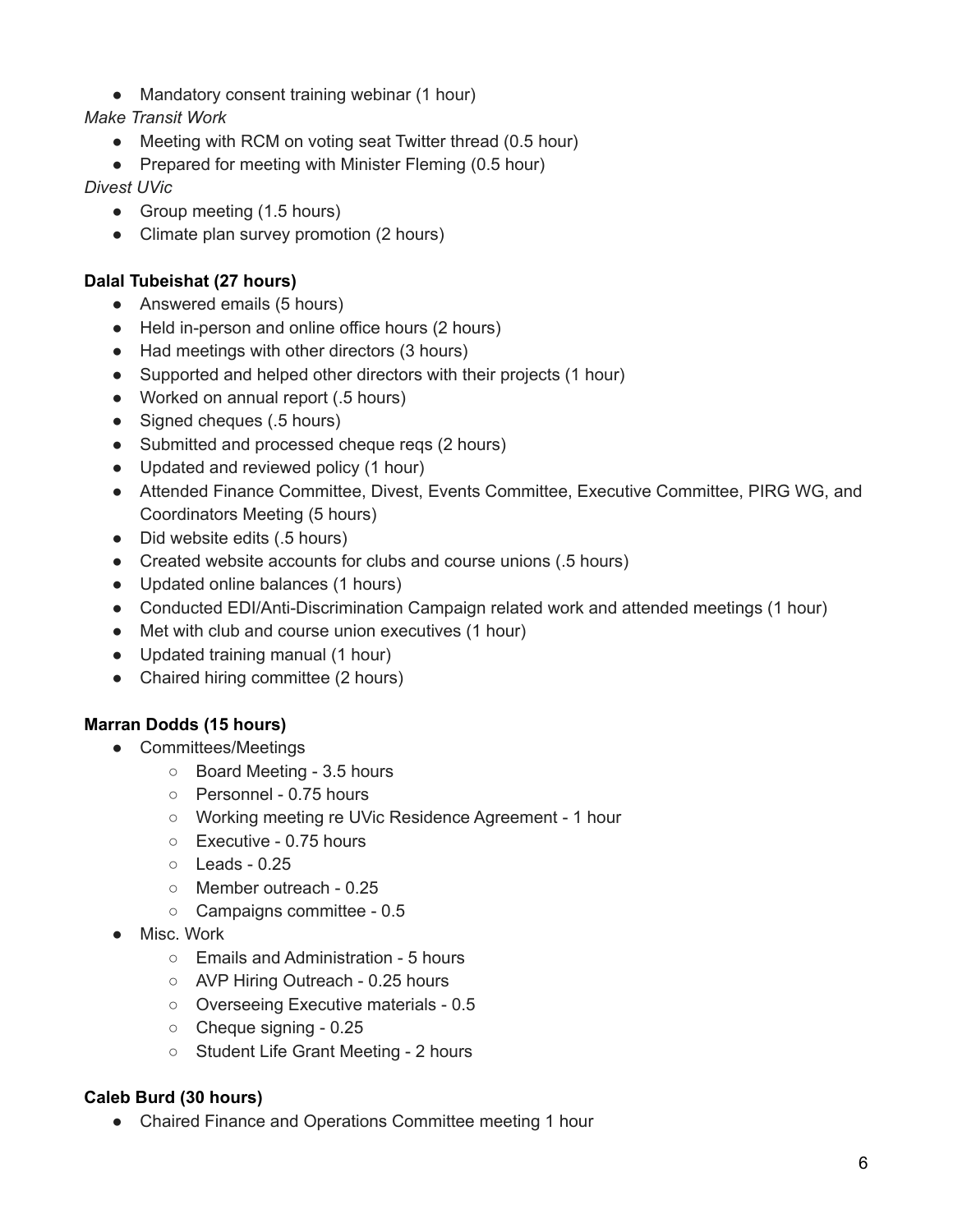- Developed policy 4 hours
- Exec 1 hours
- Leads 1 hours
- Policy Development committee 1 hour
- Worked on Sustainability plan 2 hours
- Meeting with excluded 1 hour
- Budget video 1 hour
- Board meeting 3 hours
- Training manual 1 hour
- Emails and other communication 7 hours

# **Sarina de Havelyn (39 hours)**

- Chairing Electoral Committee, PIRG WG, Member Outreach, Policy Development, Executive, UVSS Board Meeting, and various other committees
- Worked on Equity, Diversity, Inclusion initiatives with Mariel and Dalal
- Practicum Reform survey work
- Divest meeting
- Board Orientation Prep (UVSS 101, Board Culture, Committees, Democratic Rules of Order)
- Campaigns Committee, Finance Committee
- Responded to student questions
- Workshop on Mandatory Sexualized Violence Prevention
- UVic housing agreement advocacy
- Correspondence with UVic on gender options for CSAP, Admissions, Practicum Reform Survey

# **Jana Barkowsky (4.5 hours)**

- BoD meeting (3.5 hours)
- Personnel Committee meetings (.5 hours)
- Personnel Committee Report (.5 hours)

# **Evan Guildford (3.5 hrs)**

● Board Meeting

# **Jocelynne Parent (3h10)**

● Board meeting 3h10

# **Marina Kit Muir (.5 hours)**

- Signing cheque recs .25 hr
- Meeting with coordinator .25 hr

# **Gina Tran (3 hours)**

- Board meeting 2hr
- Collective meeting 1h

# **Paarth Mittal (2 hours 15 mins)**

● Board Meeting (2 hrs)